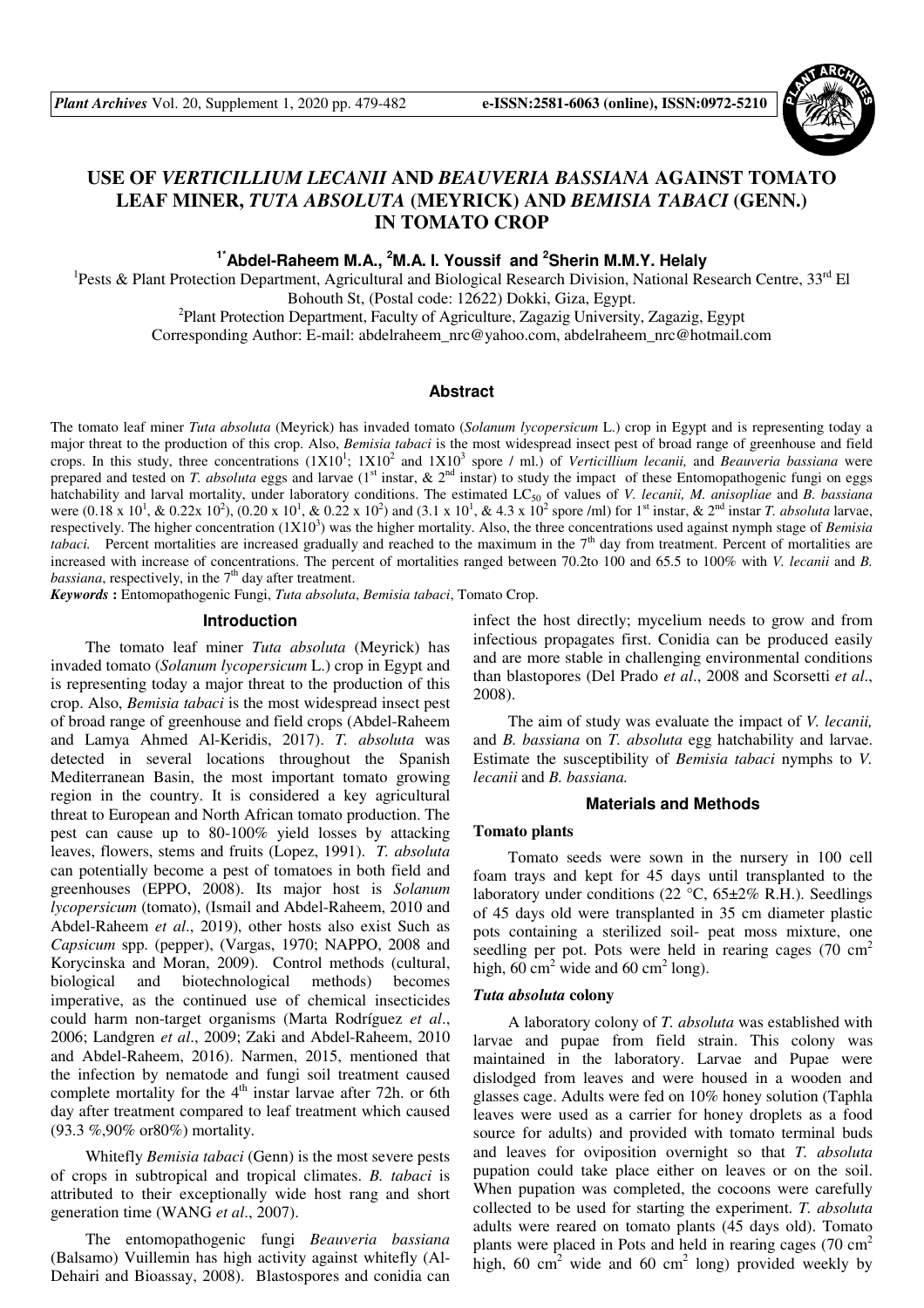seedlings for feeding and egg laying. When required for our assays, newly emerged adults were collected using an aspirator (Fargalla and Shalaby, 2013 and Hussein *et al*., 2014).

## **Fungi cultures**

Three concentrations of *V. lecanii,* and *B. bassiana*  were  $(1x10^1, 1x10^2 \text{ and } 1x10^3$  spore/ml). The entomopathogenic fungi were grown on peptone media (10g Peptone, 40g Dextrose, 2g Yeast extract 15g Agar and 500 ml. Chloramphenicol and completed to one liter with distilled water). The media was autoclaved at 120 °C for 20 minutes, and poured in Petri-dishes (10 cm diameter x 1.5 cm) then inoculated with the entomopathogenic fungi and kept at 22  $\pm 2$ <sup>o</sup>C and 85  $\pm 5$  R.H. The fungal isolates were re-cultured every 14-30 days and kept at 4 °C.

The spores were harvested by distilled water and filtered through cheese cloth to reduce mycelium clumps and Tween 80% was added (Lacey, 1997).

## **Preparation of the concentrations**

Spores of fungal isolates were harvested by rinsing with sterilized water 0.5% Tween 80 from 14 days old culture rice media. The suspensions were filtered through cheese cloth to reduce mycelium clumping. Spores were counted in the suspension by using a haemocytometer (Hirscmann 0.1 mm x  $0.0025$  mm<sup>2</sup>). To restore the virulence of the isolates it was passed through their natural host, wax moth larvae *Galleria mellonella*. Three concentrations were prepared,  $(C1) 1x10<sup>1</sup>$ ,  $(C2)$   $1x10^2$  and  $(C3)$   $1x10^{-3}$  Spore/ml in all isolates (Mohamed Abdel-Raheem, 2020).

## **Treatment procedures**

*T. absoluta* couples in rearing cages for 24 hrs. Then *T. absoluta* adults were removed and the plants were checked daily until egg hatching. Potted plants were removed after exposure period and transferred in other cages until eggs start to hatching. 9 randomly selected leaves for each concentration were cut and dipped into the suspensions (three leaves per replicate), transferred onto clean white paper for water evaporation then treated leaves were put in Petri dishes with filter papers and supplied with moisture as needed, then treated leaves infested with  $1<sup>st</sup>$  larvae obtained from the laboratory colony (15 larvae/replicate). The treated disks were only used once at the beginning of the bioassay. Subsequently, the larvae were fed with untreated leaves when needed. Similar method of experiments was performed to estimate the effect of the two entomopathogenic materials on larvae from the second instar. In addition, eggs of *T. absoluta*  were exposure to *V. lecanii,* and *B. bassiana* to evaluate their effect on hatchability.

In these cases, the experiments were conducted in the same way. In order to obtain larvae of the  $2<sup>nd</sup>$  instar used in these experiments, larvae were reared to the desired instar on tomato plants. The leaves were collected from the tomato plants, arranged in Petri dishes and infested with larvae

obtained from the laboratory colony. Larvae were allowed to feed on untreated leaves until they reached the second and third instar. Discs were transferred to Petri dishes and larvae in the appropriate instar were placed in the dishes. The bioassay lasted for 7 days and the median lethal concentration  $(LC_{50})$  values were obtained by the software computer probane. The larval mortality was evaluated daily until the end of the experiment. The mortality was corrected using Abbott's formula (Abbott, 1925).

| Corrected Mortality% = $100 \times 1 - \frac{\text{msec}}{\text{c}}$ | Insect population in treated after treatment |
|----------------------------------------------------------------------|----------------------------------------------|
|                                                                      | Insect population in control after treatment |

# **Laboratory inoculation**

Adults whitefly, *B. tabaci* were transferred to the laboratory from the field and put in Petri-dishes with tomato leaf disk and incubated in  $22\pm2\degree$ C and 65  $\pm$ 5 % RH. (Five adults / replicate) were used in all treatments. The Entomopathogenic fungi (*V. lecanii* and *B. bassiana) were* sprayed using a manual sprayer in a suspension containing  $1x10<sup>1</sup>$ ,  $1x10<sup>2</sup>$  and  $1x10<sup>3</sup>$  spore/ml; while sterilized water was sprayed to the leaves disks as blank control. The mortality of whitefly was observed daily.

## **Results**

The results in tables (1-3) revealed the impact of three concentrations of *V. lecanii,* and *B. bassiana* were prepared with concentrations of  $(1x10^1; 1x10^2 \text{ and } 1x10^3)$  and tested on *T. absoluta* larvae (1<sup>st</sup> instar  $\&$  2<sup>nd</sup> instar) to study the impact of these materials on larval mortality. In addition, eggs of *T. absoluta* were exposed to *V. lecanii,* and *B. bassiana* to evaluate their impacts on hatchability under laboratory conditions. In table  $(1)$  the estimated  $LC_{50}$  of *V*. *lecanii*, and *B. bassiana* were  $(0.25 \times 10^1 \& 0.28 \times 10^1)$  and  $(3.7 \times 10^{1} \text{ \& } 5.4 \times 10^{1} \text{ spores/ml})$  for 1<sup>st</sup> instar & 2<sup>nd</sup> instar *T. absoluta* larvae, respectively.

Thus, it was evident that the higher effective concentration of *V. lecanii* on 1<sup>st</sup> instar larvae of *T. absoluta* was  $1x10^3$  spores /ml. followed by  $1X10^2$  spores /ml while the other concentrations  $(1X10^1$  Spores /ml.).

**Table 1 :** The impact of two Entomopathogenic Fungi against *Tuta absoluta* larvae.

|                                  | $LC_{50}$            |                       |  |  |
|----------------------------------|----------------------|-----------------------|--|--|
| <b>Entomopathogenic</b><br>fungi | $1st$ instar         | $2nd$ instar          |  |  |
|                                  | larvae               | larvae                |  |  |
| V. lecanii                       | $0.25 \times 10^{1}$ | 0.28x 10 <sup>1</sup> |  |  |
| B. bassiana                      | $3.7 \times 10^{1}$  | $5.4 \times 10^{1}$   |  |  |

The results in table (2) revealed that when eggs exposure to *V. lecanii* the pathogen impacts were evident by the  $4<sup>th</sup>$  day of evaluation after exposure in the three concentrations  $(1x10^1; 1x10^2; 1x10^3$  spores /ml.) with recorded hatchability (29, 19, 14%) respectively.

The results in table (3) revealed that when eggs exposure to *B. bassiana* the pathogen impacts was evident by the  $4<sup>th</sup>$  day of evaluation after exposure in the three concentrations  $(1x10^1; 1x10^2; 1x10^3 \text{ Conidia /ml.})$  with recorded hatchability (40, 36, 35%) respectively.

**Table 2 :** % Hatchability of *Tuta absoluta* eggs treated with *V. lecanii*

| <b>Concentration</b> | ı st<br>day    | $\circ$<br>$\boldsymbol{\gamma}$ nd<br>day<br>∼ | 2rd<br>day | 4 <sup>th</sup><br>day | $eth$<br>day | 6th day          | $\rightarrow$ th<br>day |
|----------------------|----------------|-------------------------------------------------|------------|------------------------|--------------|------------------|-------------------------|
|                      | % Hatchability |                                                 |            |                        |              |                  |                         |
| 1x10                 |                | 0.U                                             | $0.0\,$    | 29                     |              | $\sim$<br>╯      | n <del>n</del>          |
| $1x10^2$             |                | $_{\rm 0.0}$                                    | $0.0\,$    | 10                     | $\sim$       | $\Omega$<br>ے ر  | $\cap$<br>ے ر           |
| 1x10                 |                | $_{\rm 0.0}$                                    | $0.0\,$    |                        | $\sim$<br>∠  | $\bigcap$<br>ل ک | ΩΩ<br>23                |
| Control              | v.u            | $_{\rm 0.0}$                                    | $0.0\,$    | 44                     | 79           | 84               | ΩE<br>οJ                |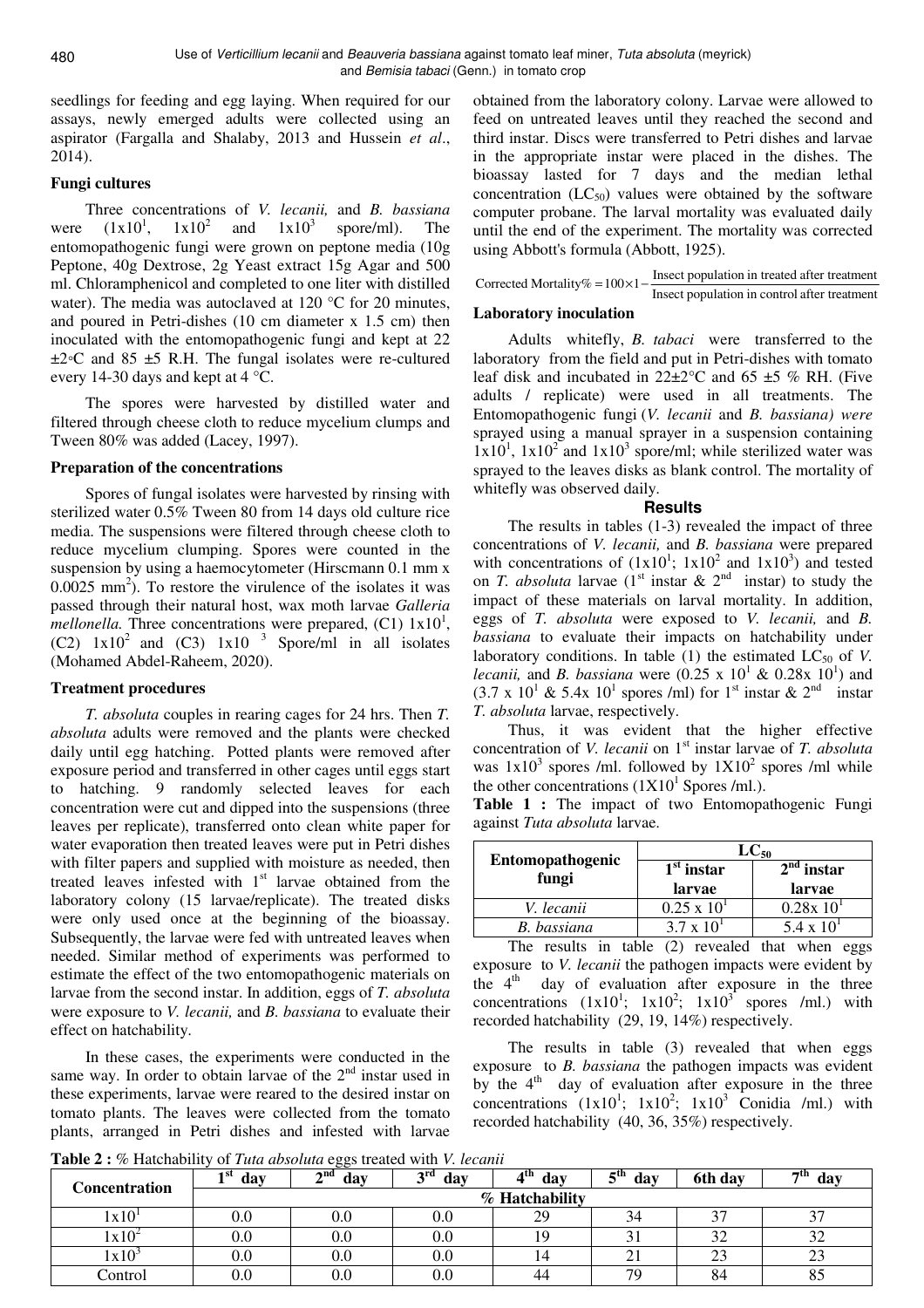| Concentration | ∎ St<br>day    | $\gamma^{\rm nd}$ day | $\lambda^{\text{rd}}$ day | $4th$ day | $5^{th}$ day | 6 <sup>th</sup><br>dav | $7^{th}$ day |  |  |
|---------------|----------------|-----------------------|---------------------------|-----------|--------------|------------------------|--------------|--|--|
|               | % Hatchability |                       |                           |           |              |                        |              |  |  |
| 10            | J.U            | $0.0\,$               | $0.0\,$                   | 40        |              | 49                     | 49           |  |  |
| $10^4$        |                | $0.0\,$               | $0.0\,$                   | 36        |              |                        | 46           |  |  |
| 10            |                | $0.0\,$               | $_{0.0}$                  |           | റ റ<br>38    | 39                     | 40           |  |  |
| Control       | v.u            | $0.0\,$               | $0.0\,$                   | 47        | 80           | o.                     | 83           |  |  |

**Table 3 :** % Hatchability of *Tuta absoluta* eggs treated with *B. bassiana*.

#### *Bemisia tabaci*

Three concentrations of two isolates *V. lecanii* and *B. bassiana* were evaluated against the nymph stage of *B. tabaci* under laboratory conditions.

The result revealed in Table (4) there are no effect for *V. lecanii* and *B. bassiana* to *B. tabaci* after three day from treatment.

Mortalities are occurred in the  $4<sup>th</sup>$  day. The percent of mortalities are increased gradually and reached to the

maximum in the  $7<sup>th</sup>$  day from treatment. With the all concentrations, the percent of mortalities are increased with increase of concentrations. The percent of mortalities ranged between 70.0 to 100 and 65.0 to 100% with *V. lecanii* and *B. bassiana*, respectively, in the seventh day after treatment. The statistical analysis shows that there are significant differences between all concentrations in both isolations. The less significant difference (L.S.D) increased gradually and reached at 9.0 in the seventh day.

**Table 4 :** Impact of *V. lecanii* and *B. bassiana* on *B. tabaci* under laboratory conditions.

|                           | <b>%Mortalities</b> |                             |                       |                            |                             |                             |                             |       |
|---------------------------|---------------------|-----------------------------|-----------------------|----------------------------|-----------------------------|-----------------------------|-----------------------------|-------|
| Days after<br>application | <b>Control</b>      |                             |                       | C2                         |                             |                             |                             | L.S.D |
|                           |                     | V. lecanii                  | bassiana<br><b>B.</b> | lecanii  <br>V.            | bassiana<br>В.              | V. lecanii                  | bassiana<br><b>B.</b>       |       |
| $\gamma$ nd               | 0.0                 | 0.0                         | $0.0\,$               | 0.0                        | 0.0                         | 0.0                         | 0.0                         | 0.0   |
| $2^{\text{rd}}$           | 0.0                 | $0.0\,$                     | 0.0                   | 0.0                        | 0.0                         | 0.0                         | 0.0                         | 0.0   |
| 4 <sup>th</sup>           | 0.0 <sup>a</sup>    | $24.0 \pm 1.2^b$            | $22.0 \pm 1.3^{b}$    | $125.6 \pm 3.2^{\circ}$    | $21.5 \pm 1.2^b$            | $44.2 \pm 5.3$ °            | $40.10 \pm 3.1^{\circ}$     | 6.6   |
| $\zeta$ <sup>th</sup>     | 0.0 <sup>a</sup>    | $48.3 \pm 2.3$ <sup>c</sup> | $33.8 \pm 2.1^b$      | $62.3 \pm 4.2^d$           | $51.6 \pm 2.3$ <sup>d</sup> | $69.3 \pm 3.2^e$            | $64.2 \pm 2.1^e$            | 7.1   |
| 6 <sup>th</sup>           | 0.0 <sup>a</sup>    | $58.1 \pm 2.3^b$            | $53.7 \pm 2.4^b$      | 73.21 $\pm 2.3$ °          | $68.2 \pm 2.2^b$            | $80.9 \pm 5.3$ <sup>e</sup> | $80.0 \pm 2.2$ <sup>e</sup> | 8.3   |
| $\neg$ th                 | 0.0 <sup>a</sup>    | $70.0 \pm 5.0^{\rm b}$      | $65.0 \pm 2.2^b$      | $83. \pm 2.2$ <sup>c</sup> | $78.9 \pm 2.0^{\circ}$      | $100 \pm 2.1$ <sup>d</sup>  | $100 \pm 1.7^{\circ}$       | 9.0   |

### **Discussion**

Finally, these data clear that the entomopathogenic fungi *V. lecanii*, and *B. bassiana* can be used as a promising agent in pest control and integrated pest management programs instead of conventional pesticides to reduce the environmental pollution especially when the pests were under the economic threshold.

The data obtained that *V. lecanii* was more virulence than *B. bassiana* against eggs hatchability and larval stages on *Tuta absoluta* this results according with (Abdel-Raheem *et al*., 2015), when the author use three concentration from the entomopathogenic fungi. Also, *V. lecanii* was more impacts than *B. bassiana* against the nymphs stage of *Bemisia tabaci* this data according with (Abdel-Raheem *et al*., 2009).

The percent of mortalities are increased with increase of concentrations. The percent of mortalities ranged between 70.0to 100 and 65.0 to 100% with *V. lecanii* and *B. bassiana*, respectively, in the seventh day after treatment. The statistical analysis shows that there are significant differences between all concentrations in both isolations. The less significant difference (L.S.D) increased gradually and reached at 9.0 in the seventh day.

This result compatible with (Maniania, 1991) who found that both of *B. bassiana* and *V. lecanii* caused mortalities of up to 97 and 100% in *Chilo partellus*, respectively. (Zaki and Abdel-Raheem, 2010 and Zaki, 1998) reported that *B. bassiana* as an entomopathogenic fungi showed high effects on the aphid *Aphis craccivora*, the white fly *B. tabaci* infesting cucumber and *Spodoptera littoralis*,

*Spodoptera exigua* and nymphs of *Aphis craccivora* (Zaki, 1998 and Saleh, 2016) mentioned that entomopathoginic fungi caused good mortality to whitefly.

## **References**

- Abbott, W.S.A. (1925). Method of computing the effectiveness of insecticides. J. Econ. Entomol., 18: 265-207.
- Abdel-Raheem, M.A. (2019). Pathogenicity Comparative of Some Egyptian Isolates and Commercial Indians Compounds of Entomopathogenic Fungi Against Some Insect Pests. Plant Archives, 19, supplement, (1): 1061- 1068.
- Abdel-Raheem, M.A.; Ismail, I.A.; Abdel-Rahman, R.S.; Abdel-Rhman, I.E. and Naglaa, F.R. (2015). Efficacy of Three Entomopathogenic Fungi on Tomato leaf miner, *Tuta absoluta* in Tomato crop in Egypt. Swift journals of Agricultural Research, 1(2): 015-020.
- Abdel-Raheem, M.A.; Ismail, I.A.; Farag, N.A.; Abdel-Rahman, R.S. and Elbehery, H.H. (2016). Isolates, Virulence of two Entomopathogenic Fungi as biological control agent on sugar beet fly, *Pegomyia mixta* in Egypt. Der Pharma Chemica, 8(18): 132-138.
- Abdel-Raheem, M.A.; Huda, A.A and Naglaa, F.R. (2019). Virulence of Fungal Spores and Silver Nano-particles from Entomopathogenic Fungi on the Red Palm Weevil, *Rhynchophorus ferrugineus* Olivier (Coleoptera: Curculionidae), Egyptian Journal of Biological Pest Control, 29-97.
- Abdel-Raheem, M.A.; Sabry, K.H. and Zakia, A.R. (2009). Effect of different fertilization rates on control of *Bemisia tabaci* (Genn.) by *Virticillium lecanii* and